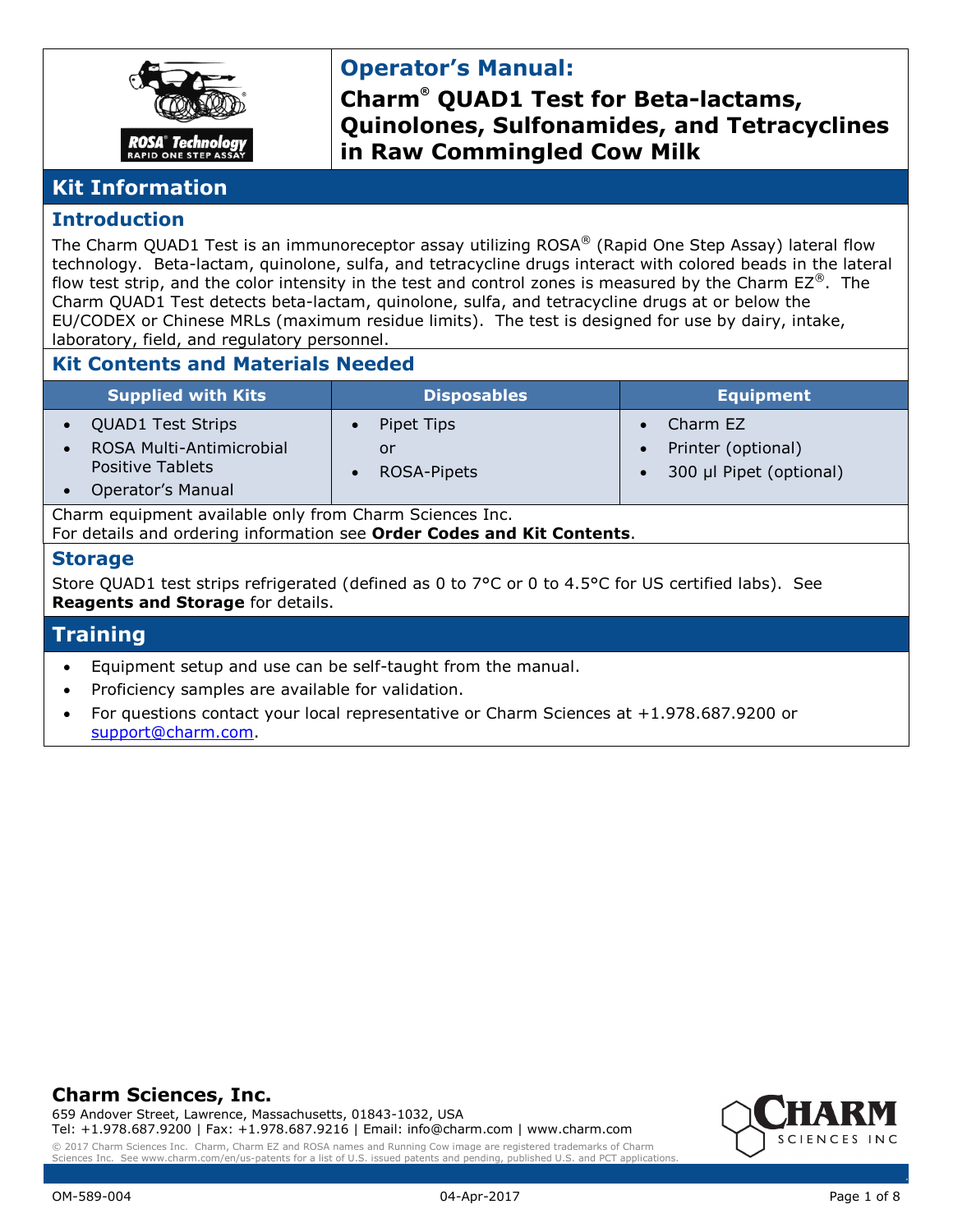## **Sensitivity and Selectivity**

Beta-lactam, quinolone, sulfa, and tetracycline-free raw milk yields negative results at least 99% of the time.

**Table 1. Sensitivity –** Detection Ranges in Cow Milk at 0 to 7°C

| <b>Beta-lactam</b><br><b>Drug</b>                                                           | <b>Detection</b><br>Range $†$<br>$(ppb*)$ | <b>EU/CODEX</b><br>MRL (ppb*)             | <b>China</b><br><b>MRL</b><br>$(ppb*)$ | <b>Sulfa Drug</b>                                                                                                                 | <b>Detection</b><br>Range $†$<br>$(ppb*)$          | <b>EU/CODEX</b><br><b>MRL</b><br>$(ppb^*)$          | <b>China</b><br><b>MRL</b><br>$(ppb*)$ |
|---------------------------------------------------------------------------------------------|-------------------------------------------|-------------------------------------------|----------------------------------------|-----------------------------------------------------------------------------------------------------------------------------------|----------------------------------------------------|-----------------------------------------------------|----------------------------------------|
| Amoxicillin                                                                                 | 2 to 4                                    | 4                                         | 10                                     | Sulfacetamide                                                                                                                     | 30 to 50                                           | 100                                                 | 100                                    |
| Ampicillin                                                                                  | $2$ to 4                                  | $\overline{4}$                            | 10                                     | Sulfachlorpyridazine                                                                                                              | 10 to 20                                           | 100                                                 | 100                                    |
| Cefacetrile                                                                                 | 20 to 40                                  | 125                                       |                                        | Sulfadiazine                                                                                                                      | 10 to 20                                           | 100                                                 | 100                                    |
| Cefalexin                                                                                   | 40 to 80                                  | 100                                       | 100                                    | Sulfadimethoxine                                                                                                                  | 10 to 20                                           | 100                                                 | 100                                    |
| Cefalonium                                                                                  | $4$ to $8$                                | 20                                        |                                        | Sulfadoxine                                                                                                                       | 80 to 100                                          | 100                                                 | 100                                    |
| Cefazolin                                                                                   | 15 to 25                                  | 50                                        |                                        | Sulfaethoxypyridazine                                                                                                             | 10 to 20                                           | 100                                                 | 100                                    |
| Cefoperazone                                                                                | $1$ to $3$                                | 50                                        |                                        | Sulfamerazine                                                                                                                     | 20 to 40                                           | 100                                                 | 100                                    |
| Cefquinome                                                                                  | 8 to 15                                   | 20                                        |                                        | Sulfamethizole                                                                                                                    | 10 to 20                                           | 100                                                 | 100                                    |
| Ceftiofur and<br>Metabolites^                                                               | 50 to 70                                  | 100                                       | 100                                    | Sulfadimidine<br>(Sulfamethazine)                                                                                                 | 10 to 20                                           | 100 / 25                                            | 25                                     |
| Cefuroxime                                                                                  | 15 to 25                                  | None                                      |                                        | Sulfamethoxazole                                                                                                                  | 30 to 50                                           | 100                                                 | 100                                    |
| Cephapirin                                                                                  | 6 to 10                                   | 60                                        |                                        | Sulfamethoxypyridazine                                                                                                            | 20 to 40                                           | 100                                                 | 100                                    |
| Cloxacillin                                                                                 | 15 to 25                                  | 30                                        | 30                                     | Sulfapyridine                                                                                                                     | 10 to 20                                           | 100                                                 | 100                                    |
| Dicloxacillin                                                                               | 15 to 20                                  | 30                                        |                                        | Sulfaquinoxaline                                                                                                                  | 10 to 20                                           | 100                                                 | 100                                    |
| Oxacillin                                                                                   | 15 to 25                                  | 30                                        | 30                                     | Sulfathiazole                                                                                                                     | 10 to 20                                           | 100                                                 | 100                                    |
| Penicillin G                                                                                | $2$ to $4$                                | 4                                         | $\overline{4}$                         | Sulfisoxazole                                                                                                                     | 10 to 20                                           | 100                                                 | 100                                    |
| $\wedge$ Ceftiofur parent drug sensitivity is approximately 1/2 that reported in the table. |                                           |                                           |                                        |                                                                                                                                   |                                                    |                                                     |                                        |
| Quinolone<br><b>Drug</b>                                                                    | <b>Detection</b><br>Range $†$<br>$(ppb*)$ | <b>EU/CODEX</b><br><b>MRL</b><br>$(ppb*)$ | <b>China</b><br><b>MRL</b><br>$(ppb*)$ | <b>Tetracycline Drug</b>                                                                                                          | <b>Detection</b><br>Range <sup>+</sup><br>$(ppb*)$ | <b>EU/CODEX</b><br><b>MRL</b><br>$(ppb*)$           | <b>China</b><br><b>MRL</b><br>$(ppb*)$ |
| Ciprofloxacin                                                                               | 10 to 15                                  | 100 <sup>5</sup>                          | 100                                    | Chlortetracycline                                                                                                                 | 40 to 70                                           | 100                                                 | 100                                    |
| Danofloxacin                                                                                | 15 to 20                                  | 30                                        | 30                                     | Doxycycline                                                                                                                       | 80 to 100                                          | $\overline{0}$ <sup><math>\overline{1}</math></sup> | 100                                    |
| Enrofloxacin                                                                                | 10 to 15                                  | 100 <sup>§</sup>                          | 100                                    | Oxytetracycline                                                                                                                   | 40 to 70                                           | 100                                                 | 100                                    |
| Flumequin                                                                                   | 20 to 40                                  | 50                                        | 50                                     | Tetracycline                                                                                                                      | 5 to 20                                            | 100                                                 | 100                                    |
| Lomefloxacin                                                                                | 10 to 15                                  |                                           |                                        |                                                                                                                                   |                                                    |                                                     |                                        |
| Marbofloxacin                                                                               | 20 to 30                                  | 75                                        |                                        | <sup>†</sup> Positive at least 95% of the time.<br>* parts per billion, µg/kg or µg/L                                             |                                                    |                                                     |                                        |
| Naladixic Acid                                                                              | 10 to 15                                  |                                           |                                        | <sup>§</sup> EU MRL is 100 ppb (µg/kg) total sum of enrofloxacin and ciprofloxacin                                                |                                                    |                                                     |                                        |
| Ofloxacin                                                                                   | 10 to 15                                  |                                           |                                        | as marker residues of which approximately 8% is enrofloxacin                                                                      |                                                    |                                                     |                                        |
| Norfloxacin                                                                                 | 5 to 10                                   |                                           |                                        | and 80% is ciprofloxacin in milk from enrofloxacin treated cows.<br>*Not for use in animals from which milk is produced for human |                                                    |                                                     |                                        |
| Pefloxacin                                                                                  | 5 to 10                                   |                                           |                                        | consumption.                                                                                                                      |                                                    |                                                     |                                        |
| Orbifloxacin                                                                                | 5 to 10                                   |                                           |                                        |                                                                                                                                   |                                                    |                                                     |                                        |

### **Interferences and Cross Reactivity**

There are no known interferences from drugs at 100 ppb in the following animal drug families: aminoglycosides, amphenicols, macrolides/lincosamides, nitrofurans, or chlorothiazide, dexamethasone, dipyrone, flunixin, furosemide, ivermectin, novobiocin, oxytocin, PABA, phenylbutazone, trichlormethiazide, and thiabendazole. There are no interferences from somatic cells at  $10^6$  SCC/ml or bacteria at 3 x  $10^5$ CFU/ml. Other beta-lactam, quinolone, sulfa, and tetracycline drugs are detected; nafcillin at 60 to 80 ppb.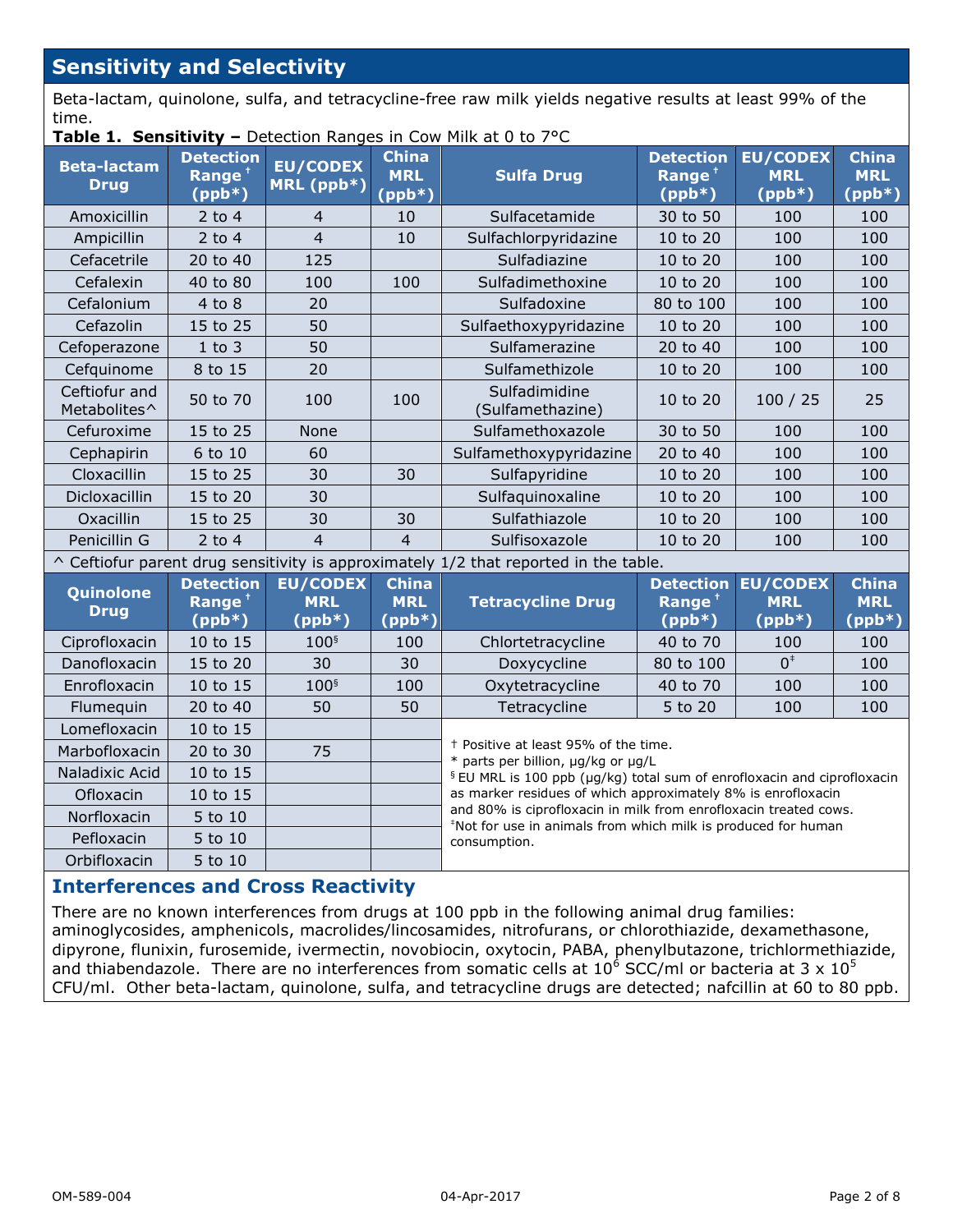## **Reagents and Storage**

Test kits are not required to be shipped refrigerated.

#### **Test Strips**

- Store test strips refrigerated in tightly closed supplied container.
- To open test strip container, remove and save plastic lid with foil lined foam insert to reseal container. Lift foil tab and peel foil seal off container. Discard foil seal.
- In high humidity, limit condensation by opening container after it has warmed to room temperature (20 to 30 minutes from the time the container is removed from refrigerator).
- Inspect desiccant indicator in test strip container. Beads inside desiccant packets should be blue. Do not use test strips if blue beads have turned purple or pink.
- Remove from container the number of test strips to be used in one day; use supplied plastic lid to immediately reseal container tightly and return to refrigerated storage.
- Keep removed test strips at room temperature during daily use for up to 12 hours. Unused test strips should be discarded.

#### **Negative Control**

- Use beta-lactam, quinolone, tetracycline, and sulfa-negative raw commingled milk as a Negative Control for performance monitoring and to reconstitute Positive Tablets for use as the Positive Controls.
- Qualified Negative Control should yield negative result on Charm EZ.
- Store Negative Control refrigerated for up to 72 hours.
- See **Retest of Initial Positive** for Negative Control performance specifications.
- Use 300 µl of Negative Control in **Procedure**.

#### **Positive Control**

- The Charm QUAD1 test uses a ROSA Multi-Antimicrobial Positive Tablet to make a Positive Control for performance monitoring.
- Store Positive Tablets refrigerated in the closed zip-lock moisture resistant bag provided.
- Reconstitute one Positive Tablet with 5.0 ml of Negative Control (see above). Shake well. Allow to stand refrigerated or on ice for 5 minutes. Mix before use.
- Store reconstituted Positive Control refrigerated for up to 48 hours.
- See **Retest of Initial Positive** for Positive Control performance specifications.
- Use 300 µL of Positive Control in **Procedure**.

#### **Long-Term Sample and Control Storage**

- Mix sample, aliquot 0.5 ml portions (or more) into clean vials, label, and freeze.
- Freeze reconstituted Positive Control within 6 hours of preparation.
- Freeze aliquots at -15°C or below for up to 1 month.
- Thaw frozen aliquots slowly (overnight in refrigerator or with cool water) and shake well. Store thawed sample or Controls refrigerated and use within 24 hours of thawing. Noticeable protein precipitation indicates an unsuitable sample.
- Discard any unused thawed sample. **Do not refreeze**.
- Thawed samples should be centrifuged at  $1200 \pm 200$  g for 3 minutes prior to use. Cool and use skim portion as test sample. Draw skim milk into pipet by puncturing fat layer with pipet tip and drawing skim milk from underneath fat.
- Thawed Positive Control does **not** need to be centrifuged prior to testing.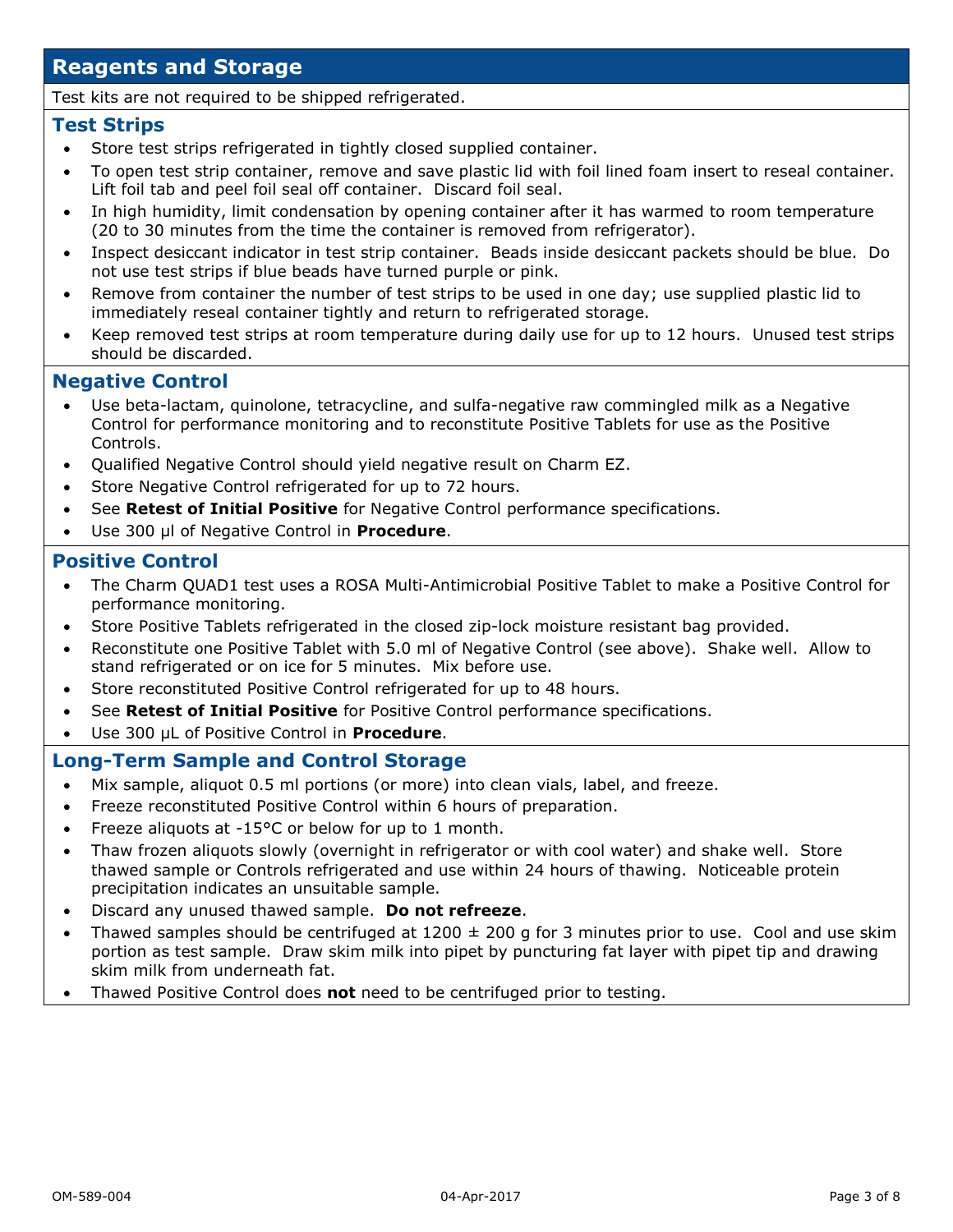## **Daily Performance Check**

- Daily and before retesting "initial positive" samples, check Charm EZ performance using the supplied Calibration Strips. On Charm EZ, go to menu and follow on-screen instructions. Calibration Strips must test within range.
- Test one Negative Control prior to testing actual samples to verify performance of test strips and equipment. See **Retest of Initial Positive** for performance specifications for Controls.
- If Calibration Strips or Controls do not perform in specified ranges, discontinue use and contact Charm Sciences for assistance.

### **Precautions**

- High fat samples (greater than 6.5%) may cause invalid results. Do not read invalid test strips in the Charm EZ.
- Debris on test strips may alter the Charm EZ optics. Keep equipment clean and wipe dust and milk off test strips before inserting in Charm EZ.
- ROSA Incubator or Charm EZ must be clean and level. ROSA Incubator or Charm EZ temperature must be 56  $\pm$  1°C. The temperature indicator should match ROSA Incubator temperature. A daily thermometer check is recommended. Keep ROSA Incubator lid lowered, but not latched, unless performing procedure.
- ROSA Incubators may take more than 10 minutes to reach proper temperature, depending on ambient temperature.
- The Charm EZ may take up to 3 minutes to reach proper temperature, depending on ambient temperature.
- Turning on the Charm EZ without the SD Card or the Slide Mechanism properly inserted will result in an error message.
- If testing frozen milk, reconstituted powdered milk, or certain individual cow samples containing precipitates, centrifuge (3 minutes at  $1200 \pm 200$  g) and use skim portion below fat layer as the milk sample for testing.
- Low fat skimmed samples will yield increased sensitivity.
- Not for use with pasteurized whole milk.

| Charm_<br>This strip is not<br><b>Charm EZ compatible.</b><br><b>Remove strip and</b><br>insert correct type.                      | The Charm EZ is not compatible with all Charm test strips.<br>$\bullet$<br>Older, non-compatible test strips will result in an error<br>$\bullet$<br>message when inserted into the Charm EZ.<br>For a complete list of Charm EZ compatible tests contact your<br>$\bullet$<br>local representative or Charm Sciences at +1.978.687.9200 or<br>support@charm.com. |
|------------------------------------------------------------------------------------------------------------------------------------|-------------------------------------------------------------------------------------------------------------------------------------------------------------------------------------------------------------------------------------------------------------------------------------------------------------------------------------------------------------------|
| Charm.<br><b>Test has previously been</b><br>run (lines detected) or<br>reader lens is dirty. Check<br>lens and run another strip. | Debris on test strips may alter the Charm EZ optics.<br>$\bullet$<br>Keep equipment clean and wipe dust and milk off test strips<br>$\bullet$<br>before inserting in Charm EZ.<br>At the beginning of each assay run the Charm EZ checks to<br>$\bullet$<br>make sure the strip inserted has not been previously run and<br>the optics lens is clean.             |
| <b>Charm</b><br><b>ERROR. Door was</b><br>opened during assay.<br><b>Remove used strip</b><br>and discard.                         | Do not open the door on Charm EZ while an assay is in<br>$\bullet$<br>progress.<br>Opening the door will invalidate the results and this will result<br>$\bullet$<br>in an error message.<br>Remove the test strip and restart the assay.<br>$\bullet$                                                                                                            |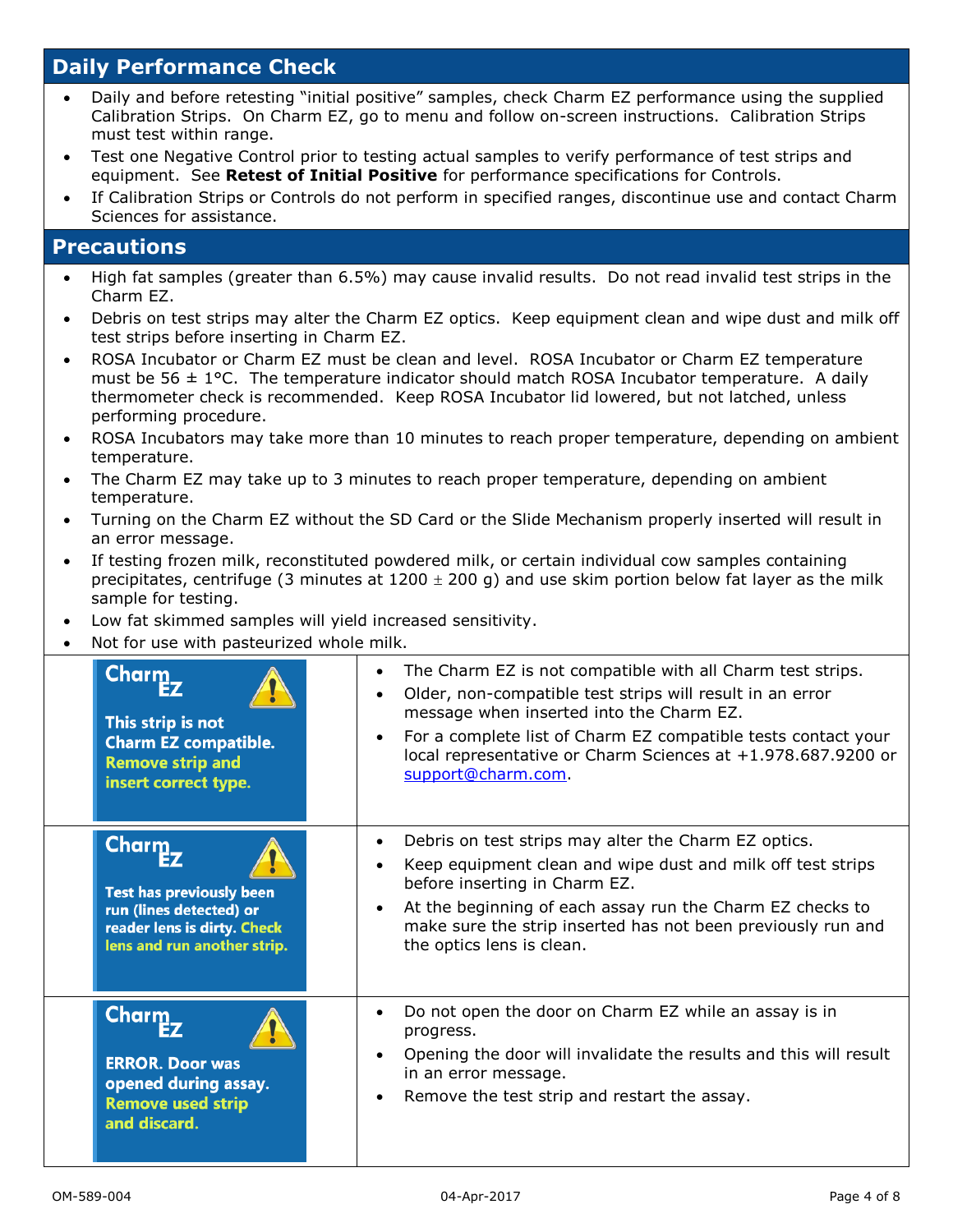

**Flow error detected. Run another test and** check volume dispensed.

- The Charm EZ monitors the assay progress during the incubation.
- Damaged strips are detected by the system and will result in an error message.
- Remove the strip and restart the assay.

## **Sample and Test Information**

- Raw, commingled milk must be refrigerated or cool (0 to 15°C) for testing.
- Test refrigerated samples within 5 days of milking.
- To preserve samples or controls after testing, freeze samples at -15°C or below. See **Long-Term Sample and Control Storage**.
- Test may be performed at ambient temperatures of 10 to 30°C in naturally circulating air.
- After incubation, test strip results are stable at room temperature for 10 minutes. Over several hours positive results will become more positive while negative results will remain stable. If refrigerated, results are stable for 1 hour. If frozen at -15°C or below, results are stable for 1 week.

## **QUAD1 Test for Milk Procedure with Charm EZ Incubation**

Use QUAD1 test strips. Re-shape dented sample compartments to fit into Charm EZ.

| Charm.                                                      | Step 1        | Power up Charm EZ and wait for Insert Strip to Start<br>Screen.                                                                                         |
|-------------------------------------------------------------|---------------|---------------------------------------------------------------------------------------------------------------------------------------------------------|
| <b>Insert Strip to Start</b>                                | <b>Step 2</b> | Mix all samples well before testing.<br>$\bullet$                                                                                                       |
| <b>MENU</b>                                                 | <b>Step 3</b> | <b>Label test strip(s)</b> with sample identification; test strip(s)<br>$\bullet$<br>may be placed in Charm EZ to avoid crushing sample<br>compartment. |
| <b>ASSAY TYPE</b>                                           | <b>Step 4</b> | Place test strip in Charm EZ.                                                                                                                           |
| <b>OPERATOR ID</b><br><b>SAMPLE ID</b><br><b>LOT NUMBER</b> |               | The Charm EZ will automatically read the test strip and<br>$\bullet$<br>adjust the Assay Type and incubator to the required<br>temperature.             |
| <b>Add milk to strip</b>                                    |               | Wait for incubator temperature to turn green.                                                                                                           |
| and close door. (<br><b>INCUBATOR TEMPERATURE:</b>          | <b>Step 5</b> | Tap the touch screen to enter the Operator ID, Sample ID<br>$\bullet$<br>or Lot Number information.                                                     |
|                                                             | <b>Step 6</b> | Holding test strip flat in Charm EZ, use tab to expose<br>$\bullet$<br>sample compartment by peeling tape to "Peel to<br>Here" line.                    |
|                                                             |               | Avoid lifting the test strip and sponge under tape.                                                                                                     |
|                                                             | <b>Step 7</b> | Using 300 µl pipet, draw up sample, avoiding foam and<br>$\bullet$<br>bubbles.                                                                          |
|                                                             |               | Holding pipet vertically, slowly pipet 300 $\mu$ I ( $\pm$ 15 $\mu$ I)<br>sample into sample compartment at indicator line (as<br>shown).               |
| <b>Charm</b>                                                | <b>Step 8</b> | Reseal tape over sample compartment.<br>$\bullet$                                                                                                       |
|                                                             | <b>Step 9</b> | <b>Close door</b> on Charm EZ. This will start the 5 minute timer.                                                                                      |
| <b>Assay in Progress</b><br><b>Time Left:</b>               |               | Do not open the door while the assay is in progress.                                                                                                    |
|                                                             |               |                                                                                                                                                         |
| <b>INCUBATOR TEMPERATURE:</b>                               |               |                                                                                                                                                         |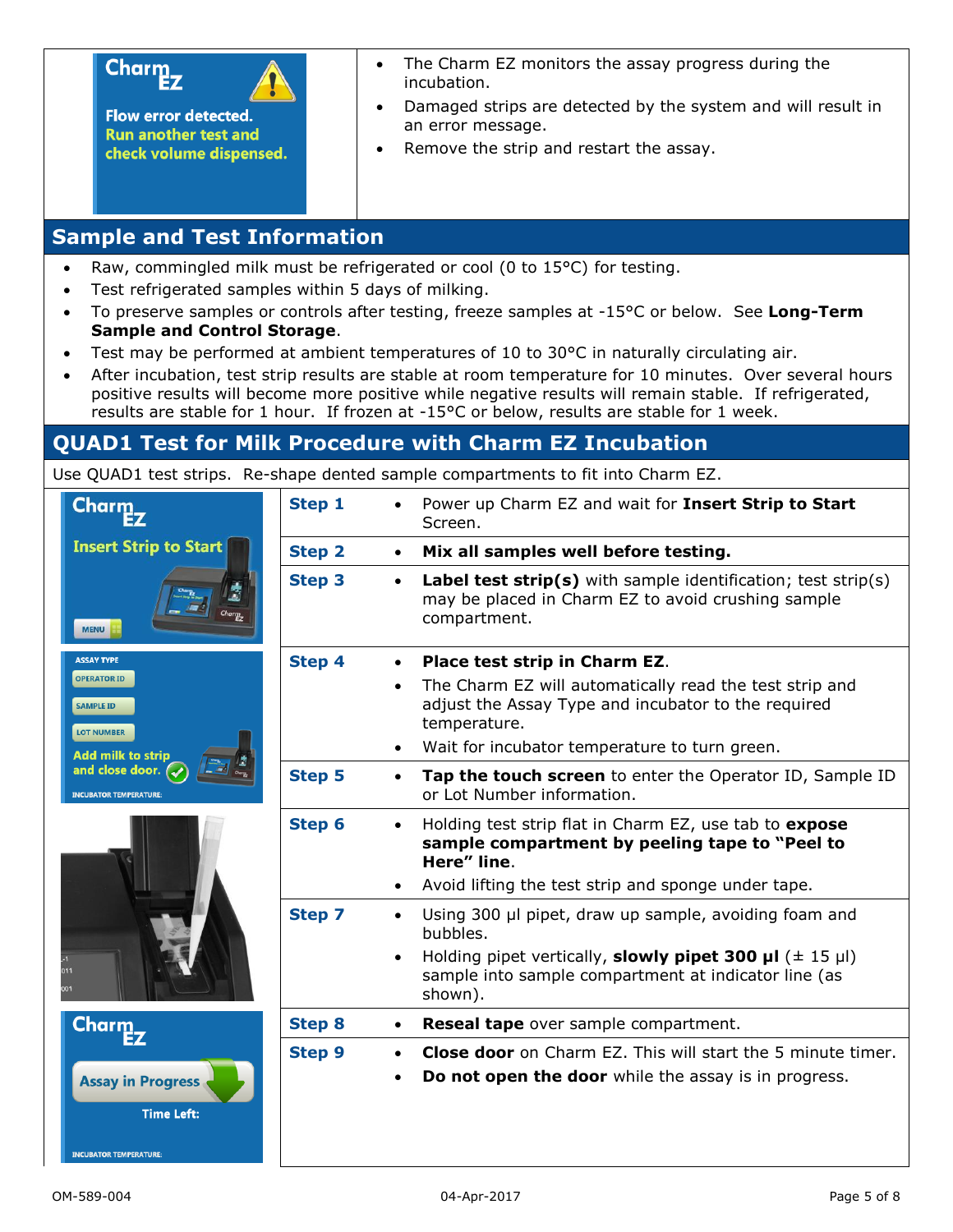| <b>ASSAY TYPE</b>  | QUAD1     |
|--------------------|-----------|
| DATE               | 09SEP2017 |
| <b>OPERATOR ID</b> | $^{62}$   |
| <b>SAMPLE ID</b>   | 0000-0001 |
| <b>LOT NUMBER</b>  | 003       |
| <b>READING</b>     | $-1098$   |
| <b>RESULT</b>      | Negative  |
|                    | EXI<br>×  |

- **Step 10** Assay Results will appear on the screen automatically at the end of the incubation period.
	- **Remove test strip(s)** from Charm EZ to return to the **Insert Strip to Start** Screen.

## **QUAD1 Test for Milk Procedure with ROSA Incubator**

Check that ROSA Incubator temperature is  $56 \pm 1$ °C.

Use QUAD1 test strips. Re-shape dented sample compartments to fit into ROSA Incubator.

|                                                                                                                                  | <b>Step 1</b> | Mix all samples well before testing.                                                                                                                                                                                                                                                                 |
|----------------------------------------------------------------------------------------------------------------------------------|---------------|------------------------------------------------------------------------------------------------------------------------------------------------------------------------------------------------------------------------------------------------------------------------------------------------------|
|                                                                                                                                  | <b>Step 2</b> | Label test strip(s) with sample identification. Avoid crushing<br>$\bullet$<br>sample compartment.                                                                                                                                                                                                   |
|                                                                                                                                  | <b>Step 3</b> | Place test strip in ROSA Incubator.<br>$\bullet$<br>Holding test strip flat in ROSA Incubator, use TAB to expose<br>$\bullet$<br>sample compartment by peeling tape back to "Peel to<br><b>Here" line.</b> Avoid lifting the test strip and sponge under tape.                                       |
|                                                                                                                                  | Step 4        | Using 300 µl pipet, draw up sample. Avoid foam and bubbles.<br>$\bullet$<br>Holding pipet vertically, slowly pipet 300 $\mu$ l ( $\pm$ 15 $\mu$ l) sample or<br>$\bullet$<br>Control into sample compartment at ROSA Incubator indicator<br>line (as shown).                                         |
|                                                                                                                                  | <b>Step 5</b> | <b>Reseal tape</b> over sample compartment.<br>$\bullet$<br>When performing multiple tests in a ROSA Incubator:<br>$\bullet$<br>Peel, pipet and reseal before starting next test strip.<br>$\Omega$<br>Complete all test strips within 1 minute.<br>$\circ$                                          |
| <b>MRL</b><br>DATE 02/25/2017<br>1274-003<br><b>SAMPLE</b><br>OPERATOR TY<br>READING $-1755$<br><b>NEGATIVE</b><br><b>RESULT</b> | Step 6        | <b>Close lid</b> on ROSA Incubator and latch. Timer starts and red<br>light illuminates.                                                                                                                                                                                                             |
|                                                                                                                                  | <b>Step 7</b> | <b>Incubate</b> for 5 minutes, but not more than 6 minutes.<br>$\bullet$<br>At 5 minutes, a beeper and alternating yellow and red blinking<br>$\bullet$<br>lights start.                                                                                                                             |
|                                                                                                                                  | <b>Step 8</b> | <b>Remove test strip(s)</b> from ROSA Incubator. Do not squeeze<br>$\bullet$<br>sample compartment. Hold test strip with sample compartment<br>in the down position until interpreted.<br>Read within 5 minutes of incubation completion.<br>Lower ROSA Incubator lid. Do not re-latch.<br>$\bullet$ |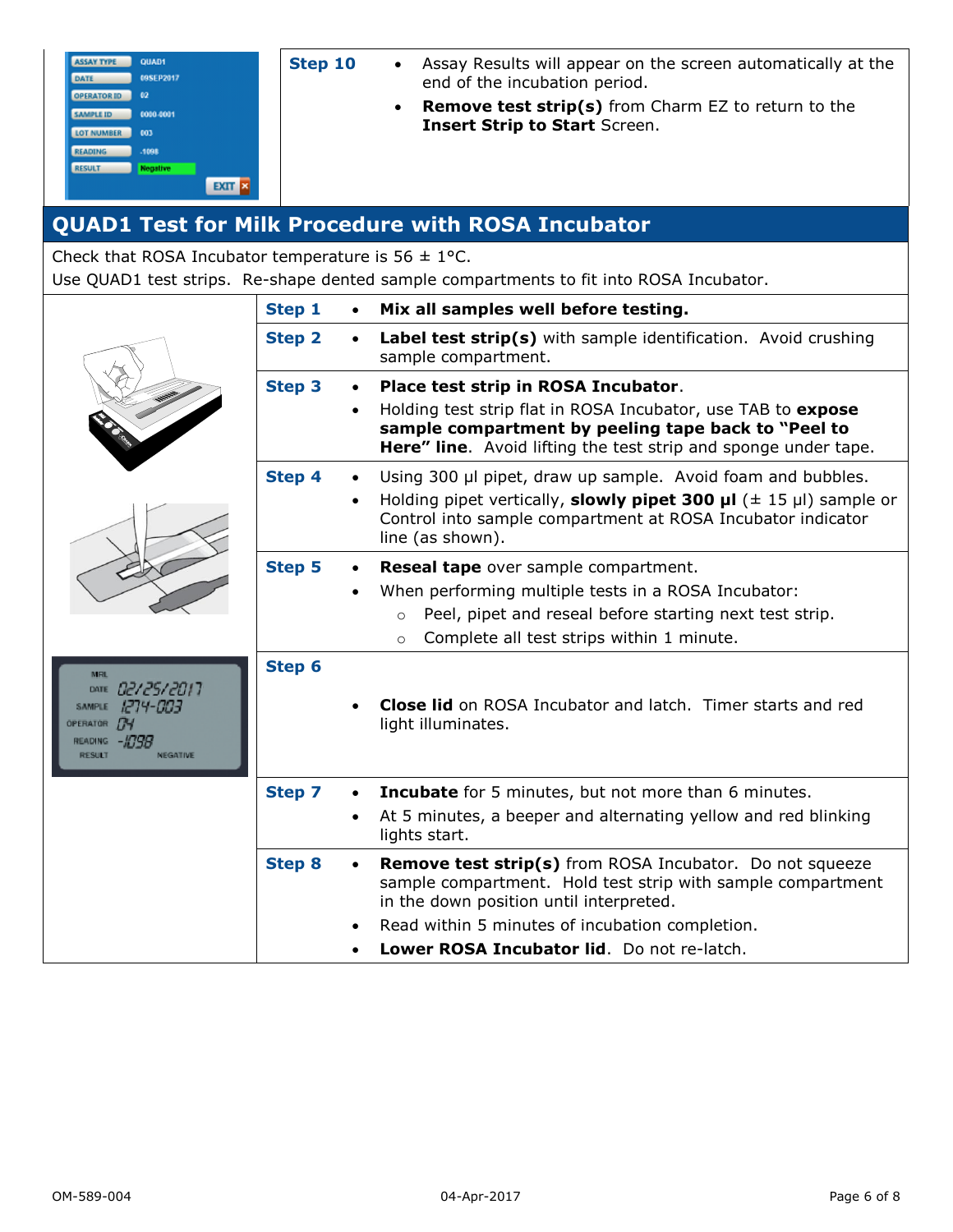## **Visual Inspection**

Hold test strip vertically with sample compartment in down position. Do not squeeze the sample compartment. Wipe foreign matter (dust, etc.) off test strip.



### **Retest of Initial Positive**

- 1. Test "initial positive" samples in duplicate along with one Negative Control and one Positive Control.
- 2. Negative Control must yield **RESULT NEGATIVE** with **READING** less (more negative) than -600 on Charm EZ.
- 3. Positive Control must yield **RESULT POSITIVE** with **READING** greater than +400 on Charm EZ.
- 4. If Negative Control or Positive Control are not within range, repeat testing of "initial positive" with Controls. If Negative Control or Positive Control are still not within range after retest, discontinue testing and contact Charm Sciences.
- 5. If Negative Control and Positive Control are within range and either or both of the retested samples are **RESULT POSITIVE**, the sample is a "Beta-lactam, Quinolone, Sulfa, and/or Tetracycline Positive Test".